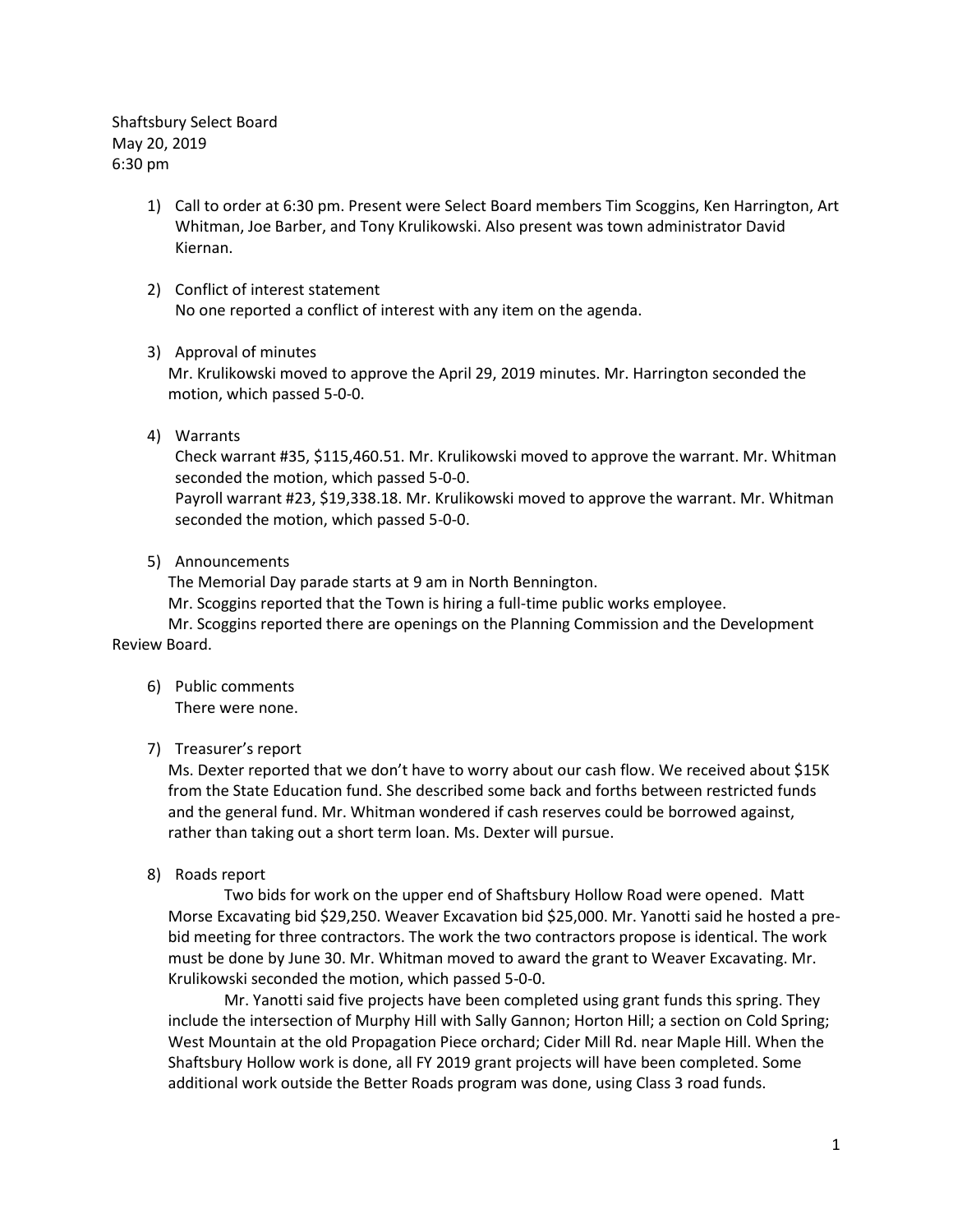Mr. Yanotti said stone-lined ditches no longer have fabric put down first; it's been discovered that the stones slide on the fabric. Mr. Yanotti answered a question about cleaning out stone-lined ditches; some may never require clearing; some can be cleared with a blower; some will need to be re-constructed altogether. They are required only on steeper slopes. (Vegetated ditches can be used elsewhere.) In some cases, check dams are replacing stone-lined ditches.

The town crew is completely ditching Town Line Road and has replaced one culvert. Al work there will be completed in a day or two.

Both graders are at work when weather permits.

Contracted work for FY 2020 will include a section on Myers Rd.; a site near the orchard on West Mtn. Rd.; and a site on Shaftsbury Hollow about 800' long. The town crew will place an underdrain on Trumbull Hill and on West Mtn. Rd. near Charlie Hall's property. Mr. Yanotti met with a VTrans engineer re the White Creek depression. VTrans will bore down 60' and with that information will design a solution. At least one and possibly two borings will be required. That work will be charged to the State Revolving Fund which will then bill the Town. Meanwhile, the town will shim the depression as a temporary fix.

Mr. Yanotti will put in for a Better Roads grant on Cross Hill Rd., with the project to be completed in FY 2020.

The crew will replace two pavement aprons – on North Rd. and Myers Rd. It will do some shimming on Buck Hill and on East Rd.

The paving grant applications were not approved.

Mr. Harrington reported two large potholes on Hidden Valley.

In the new fiscal year, the Town will buy its allotment of culverts and will install as many as can be done.

Mr. Yanotti will let Mr. Scoggins know about a week out when projects will take place. Mr. Scoggins will post the work schedules on the website.

Mr. Yanotti will be purchasing signage.

Mr. Whitman asked why Shaftsbury has so many potholes. Mr. Yanotti thinks it is base material and sheer number of miles of road.

Mr. Scoggins said most people he's talked with are fully in support of spending more money on the roads. He asked Mr. Yanotti how he'd spend more money. The group discussed drainage improvements. Mr. Kiernan said more money is needed to continue as we are doing – hiring contractors while the road crew does regular maintenance. And many of the twenty miles of paved roads also need expensive treatments.

9) Mr. Mert Snow reported that he brought in about \$10,000 in delinquent taxes in seven weeks and then about \$10,000 again in two days. He is about \$6700 ahead of last year, when this year's arrears were larger than last's. The law requires him to get Select Board permission to put a property up for tax sale.

### 10) Preferred solar site applications – Power Guru LLC

The board discussed an application for a 150 kw array for T&M Solar, on State Line Road; and a 500kw array off Stevens Lane off Buck Hill Road. Mr. Chris Williams from the audience said he thought it wouldn't be easily visible except from across the valley. Mr. Scoggins reminded that board that they had in the past agreed to not restrict solar development more than any other development. Mr. Williams said both the Select Board and the Planning Commission would need to designate the sites as "preferred sites." Mr. Whitman moved to designate the